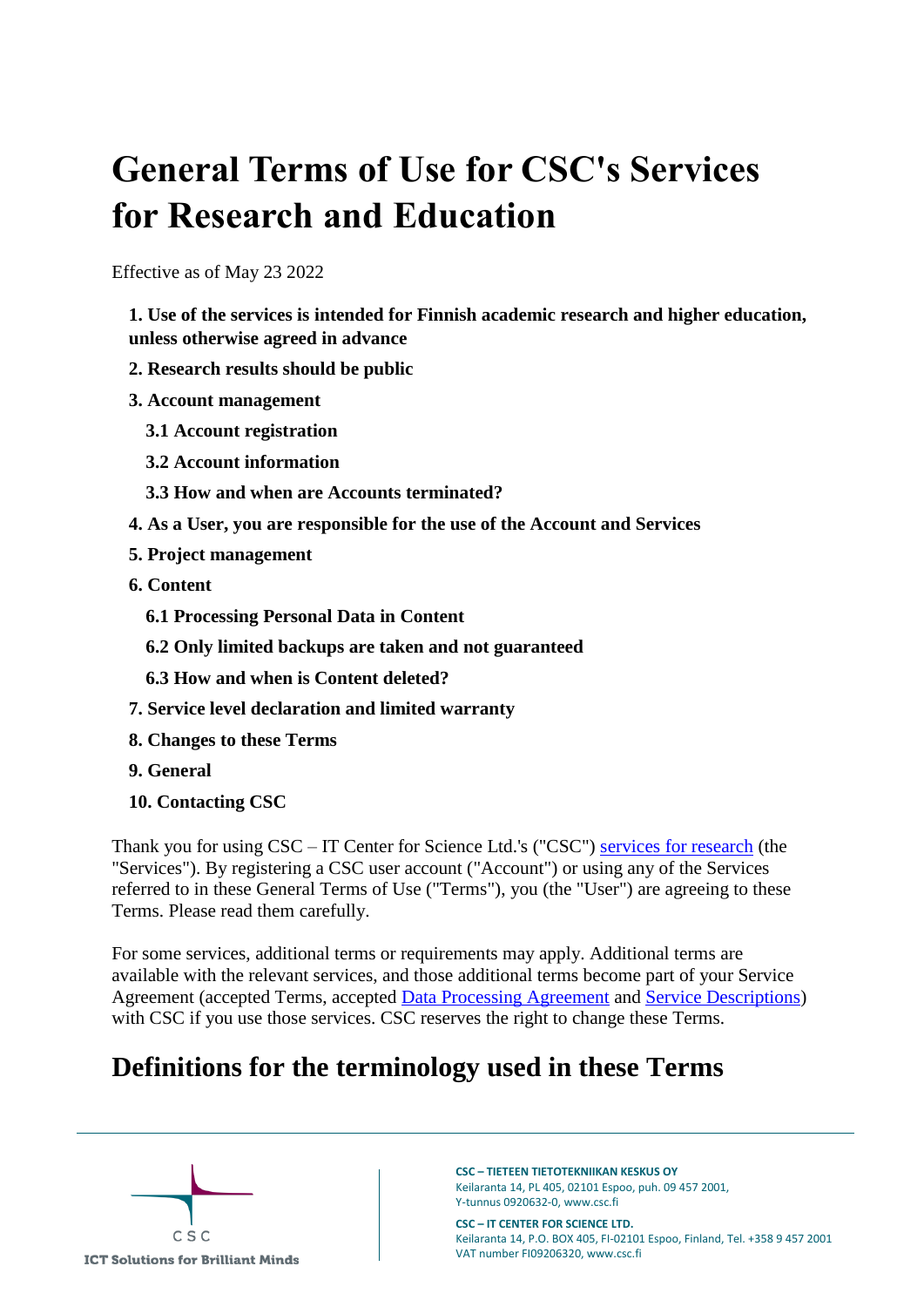- "User" refers to an individual who uses any of the Services referred to in these Terms.
- "Account" refers to a User who has registered a CSC user account.
- "CSC Project" refers to a group of one or more Users who may be granted access to use CSC's computing, data, and cloud resources up to a certain limit. One of such Users acts as the Project Manager of the CSC Project.
- "CSC Project Manager" refers to User who has registered an Account and is responsible for a CSC Project. More detailed information on Project Manager below in the section Project management.
- "CSC Project member" is a User, who has an Account and who has been granted Project membership by the Project Manager.
- User Content ("Content") means the User's data, software, servers, systems, or processes that use or interact with the Services.

## <span id="page-1-0"></span>**1. Use of the services is intended for Finnish academic research and higher education, unless otherwise agreed in advance**

The rights to use the Services are granted for academic research and higher education by [Finnish universities](https://minedu.fi/en/universities) and [universities of applied sciences,](https://minedu.fi/en/universities-of-applied-sciences) and by [state research institutes,](https://minedu.fi/en/science-agencies-research-institutes-and-scientific-organisations-in-finland) if not otherwise agreed.

The User can only use the Services for the purposes for which they have been granted. The purpose is agreed when CSC opens an Account or approves applications. The purpose may be further specified in a research plan, objectives, proposal, or other definition of scope.

Use of Services may involve additional license conditions by third parties. For example, manufacturers or external authorities may limit the use of services for research purposes only or based on the nationality or affiliation of Users. In cases where extra license conditions are applied, CSC will make them available to the User.

Users are responsible for making sure that their use of the Services is in compliance with laws, including international law, sanctions and other restrictions, and any applicable regulations and license conditions.

# <span id="page-1-1"></span>**2. Research results should be public**

Unless otherwise agreed, research results must be released publicly, preferably for peer review.

The User agrees to cite that the Services have been used to produce the results in publications and presentations. [How to cite CSC in a paper.](https://docs.csc.fi/support/faq/how-to-cite-csc/)

The User commits to follow [good research practices.](https://tenk.fi/en/research-misconduct/responsible-conduct-research-rcr)



**CSC – TIETEEN TIETOTEKNIIKAN KESKUS OY** Keilaranta 14, PL 405, 02101 Espoo, puh. 09 457 2001, Y-tunnus 0920632-0, www.csc.fi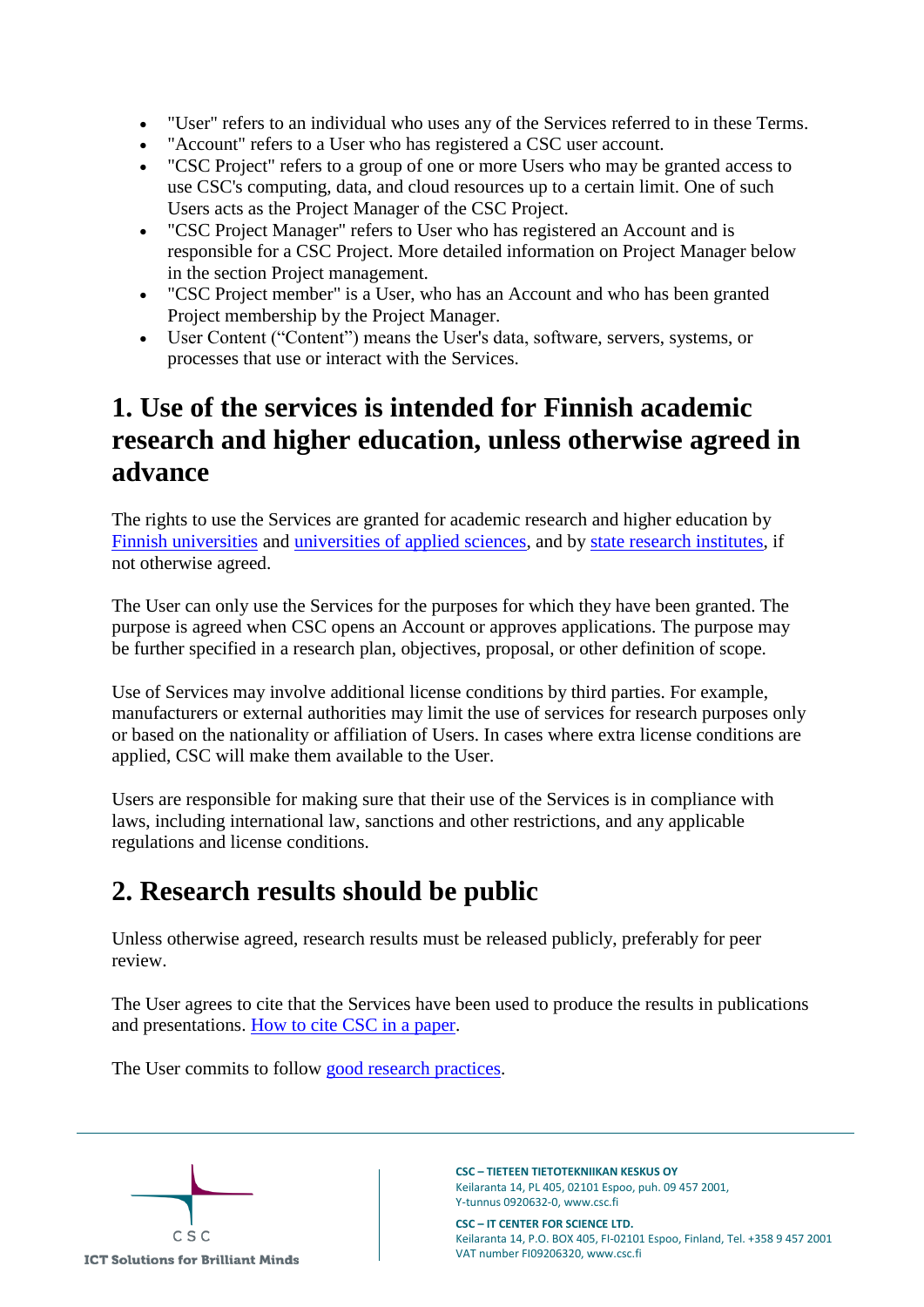# <span id="page-2-0"></span>**3. Account management**

To use some of the Services you must [apply for an Account as described on the CSC web](https://research.csc.fi/accounts-and-projects)  [pages.](https://research.csc.fi/accounts-and-projects) CSC reserves the right to reject an Account application.

Access to an Account is controlled by credentials, for example username and passwords.

### <span id="page-2-1"></span>**3.1 Account registration**

You must use the email address provided by your organization (e.g. university or company) as your primary contact information. Please contact CSC if you do not have an email address provided by your organization.

Users whose home organizations are identity providers in the Haka, Virtu, or other accepted identity federation must have an association between their Account and home organization's identity.

### <span id="page-2-2"></span>**3.2 Account information**

CSC maintains a customer register and a customer register information sheet in accordance with the General Data Protection Regulation (GDPR) (Regulation (EU) 2016/679) and national data protection regulation. [The CSC Customer Register Privacy Policy](https://www.csc.fi/customer-register-privacy-policy) contains a detailed description.

CSC requires User contact details to notify users about changes to these Terms, service interruptions, service information, and other important issues.

Users are responsible for keeping their Account contact details up to date at all times.

CSC is entitled to publish general information about the User and the purpose for which the user rights have been granted. These are: the User's name, organization, science area, project name, description and resource usage. In addition, general information may be visible to other Users, e.g., the Account name, email address, project identifier and last login time. We may transfer your data outside of the EU/EEA only in connection with services provided by third-parties, for example to comply with software license agreements.

### <span id="page-2-3"></span>**3.3 How and when are Accounts terminated?**

The Account is valid for one year at a time, starting from the day of admission, unless otherwise agreed. CSC will notify Users well before the expiration date of their Account. The validity of the Account may be continued as long as the Account is needed and the Terms are met, unless otherwise agreed.

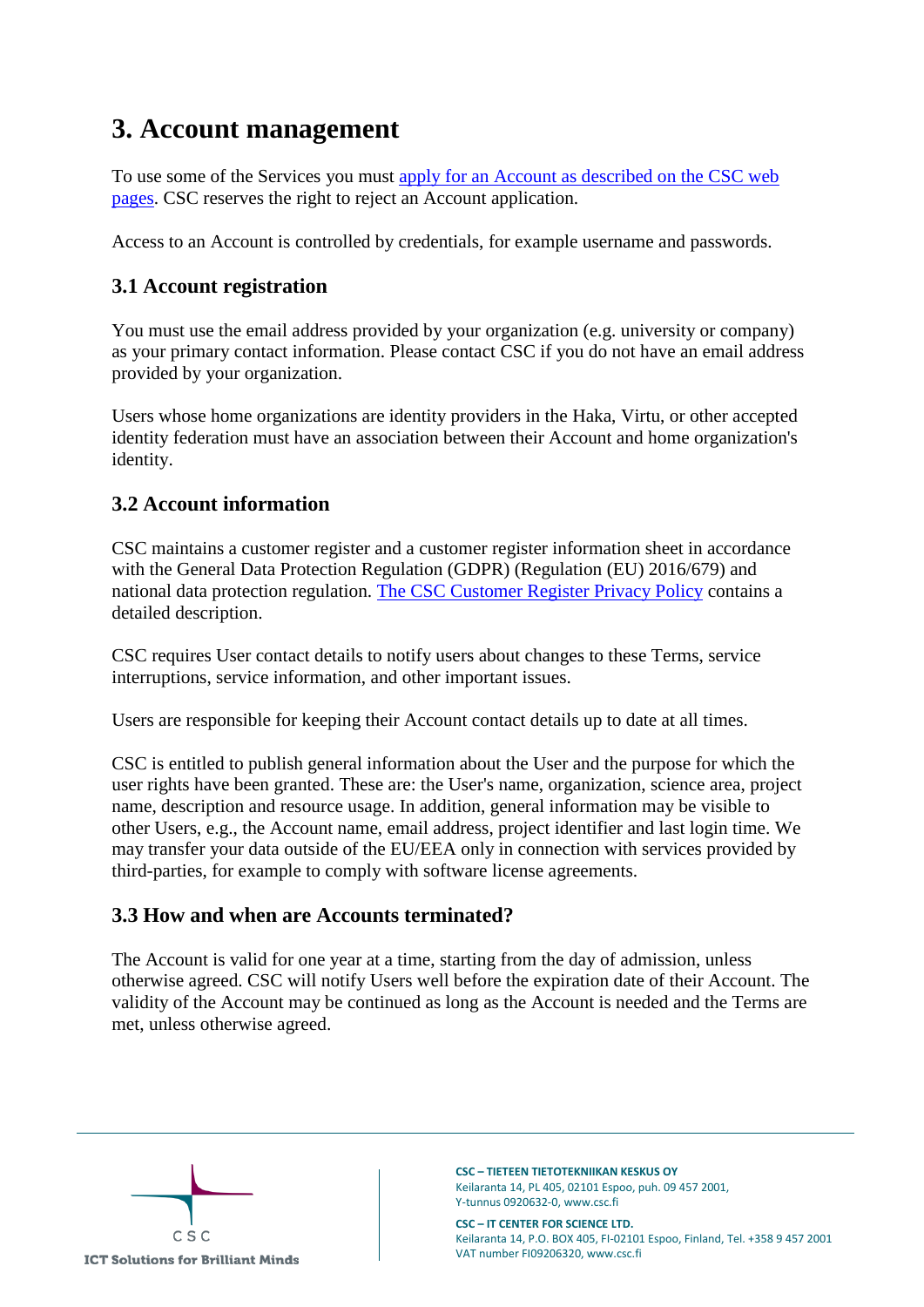The right to use our Services ends when the original purpose is no longer valid or the User has parted from the User's affiliated organization. If the User wants to continue the use of Services when affiliated to a new organization, they must contact CSC in order to verify their eligibility.

CSC will notify the User about their expiring Account via the contact information provided by the User before terminating the Account.

The Account and associated Services can be terminated or suspended by CSC without notice:

- In the event of any unauthorized use of the Services.
- If CSC has a justified reason to suspect that the Services are used contrary to these Terms or Service Descriptions.

You can terminate your Account by giving notice to CSC via the contact information below.

CSC will retain and use general User information (as defined above) as necessary for reporting and statistical purposes, to comply with legal obligations, resolve disputes, and enforce agreements.

## <span id="page-3-0"></span>**4. As a User, you are responsible for the use of the Account and Services**

As a User, you are responsible for the use of the Account and Services.

You agree that you will not:

- Share your credentials (e.g. password), leave them for others to see, or neglect any security responsibilities defined in the service description.
- Misuse or abuse any CSC or third-party service or property, including intellectual property such as copyright, or act in violation of any licence terms.
- Misuse or abuse of Content, credentials, or other confidential information.
- Send or transmit harassing, abusive, libellous, obscene, or unsolicited (spam) communications or distribute malicious content.
- Tamper with or deliberately disrupt system resources or network traffic to the Services.
- Engage in any activity which is illegal under local, national or international law.
- Attempt to breach or circumvent any administrative or security controls.
- Deliberately interfere with the use of Services by other users or compromise the privacy or security of other users.

Users agree to notify CSC promptly if their Account has been used without permission, if their credentials have been lost or stolen, or if they notice any breach to the Terms.

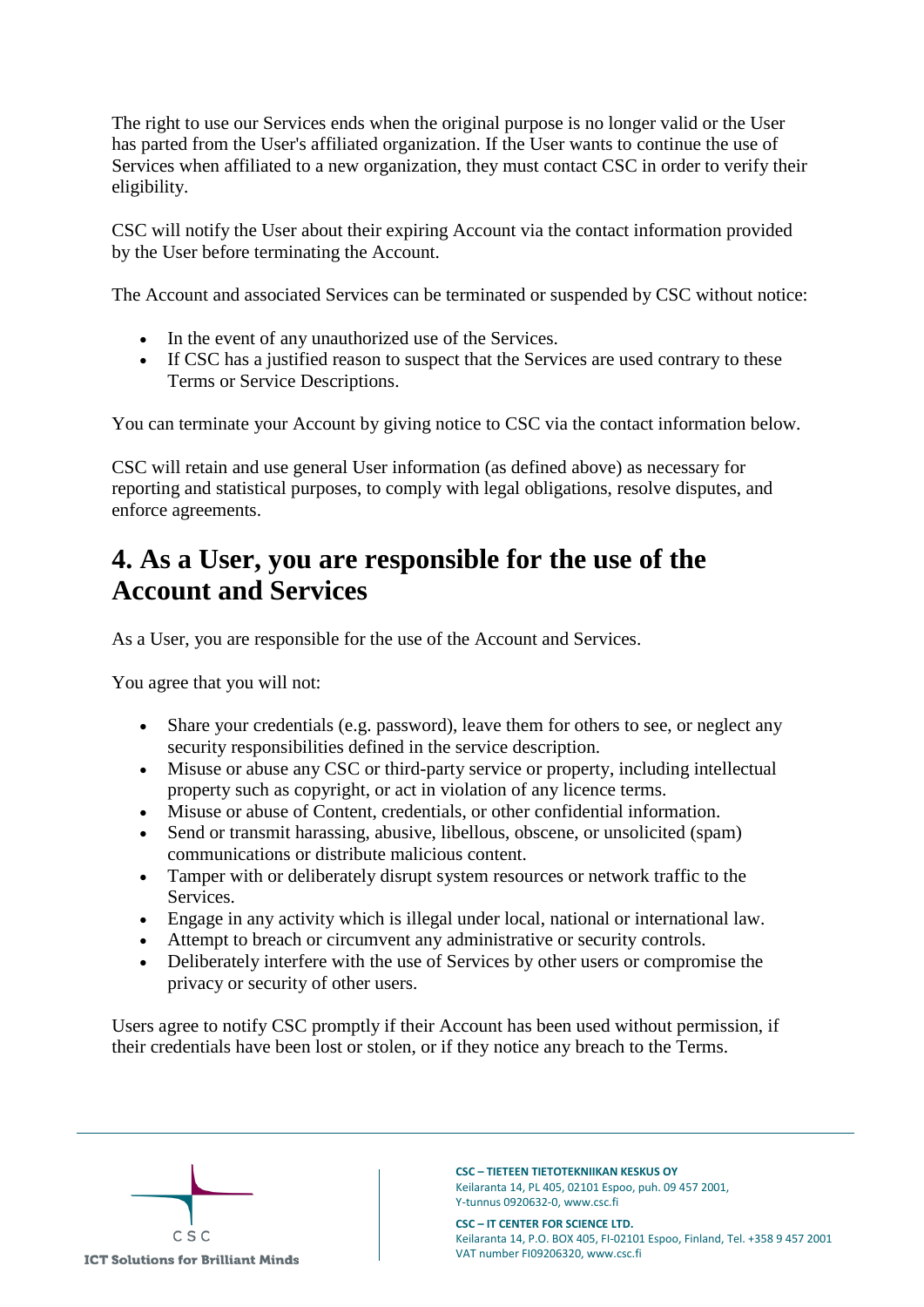Users are liable, even after the Account has been terminated, for damage and costs to CSC:

- as a result of intentionally violating these Terms.
- as a result of intentionally violating 3rd party licensing conditions.

### <span id="page-4-0"></span>**5. Project management**

You need a CSC Project ("Project") to use some of the Services. Allocation of resources ("Billing Units") is based on Projects. Every Project has a User who is a Project Manager. By default, they are the first member of the Project. See also [Prerequisites for a Project Manager.](https://research.csc.fi/en/prerequisites-for-a-project-manager)

Unless otherwise agreed, Project is valid for one year at a time, starting from the day of admission. CSC will notify the Project Manager before the expiration date of the Project. The Project Manager can extend the Project, unless otherwise agreed. The Project Manager should close the Project when it is no longer needed. If Project Manager does not extend or close the Project, CSC will close the Project upon its expiration, and Content within Services allocated to the Project will be deleted as described in the section "Content".

#### **Responsibilities of a Project Manager:**

- The Project Manager serves as a primary contact person between the Project and CSC.
- The Project Manager must report on the progress of the project and the use of the Services upon CSC's request.
- The Project Manager is entitled to make decisions concerning the Content within the Services of the Project on behalf of the Project members.
- The Project Manager can add members to the Project and remove them and is responsible for keeping the list of Project members up to date at all times.
- The Project Manager is responsible for ensuring that the identity of each user added to the Project is vetted.
- If leaving the Project, the Project Manager is responsible for transferring Project Manager duties to another member of the Project.
- If the Project Manager's Account has been terminated and CSC cannot contact the Project Manager with reasonable effort, CSC may contact the Project members or their organizations to find a new Project Manager. If no new Project Manager is found, the project will be closed.

### <span id="page-4-1"></span>**6. Content**

The User is responsible for their Content stored in, or transmitted via, CSC's Services that it complies with all applicable laws and regulations, data policies, and these Terms. If the Content includes sensitive or confidential information, the User is responsible for making sure that the Service used to handle the data complies with the required security.

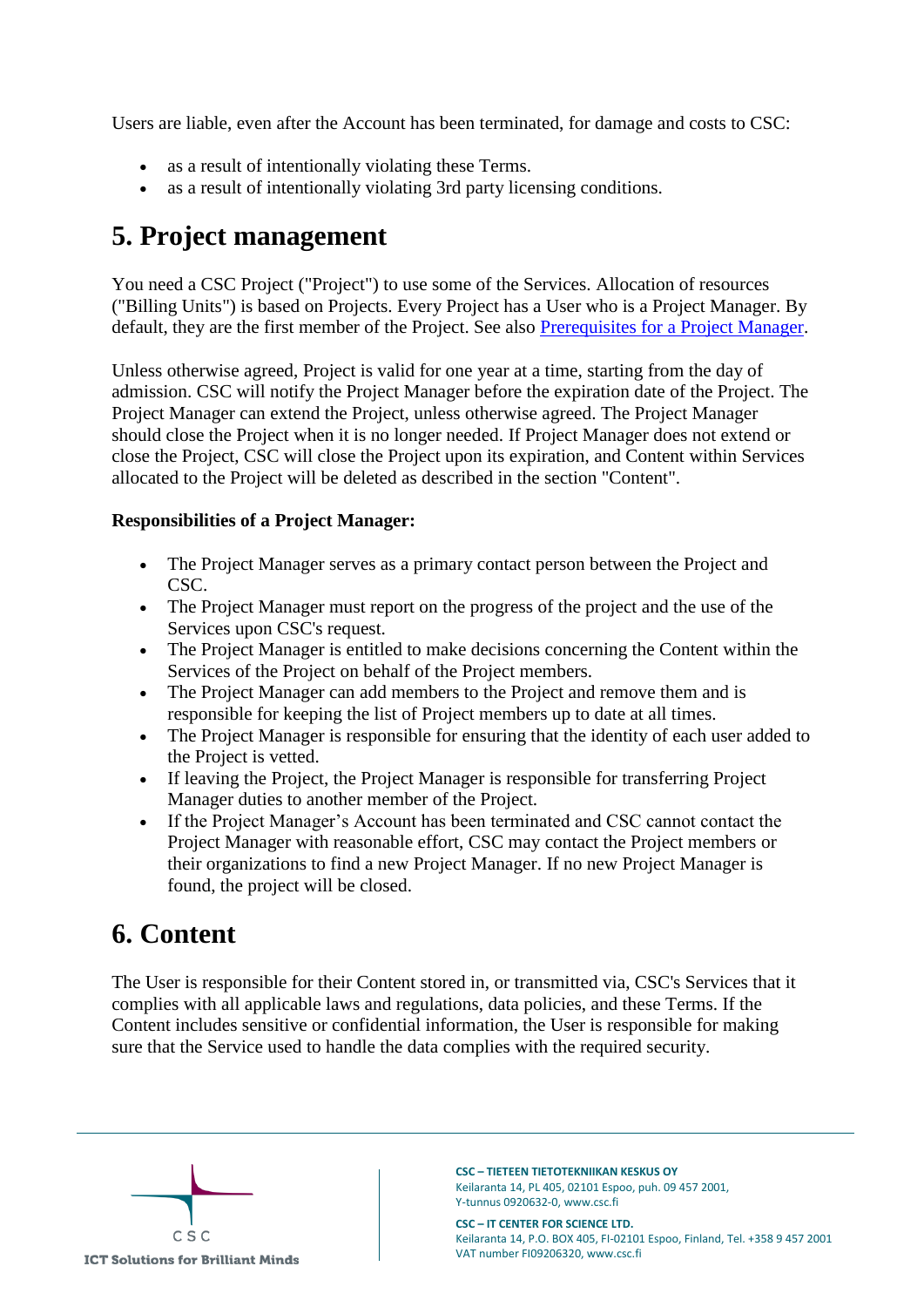The User gives CSC the right to access Content to secure the accessibility, the quality and the security, which includes, for example, keeping the information on CSC's IT service platform, automated monitoring for intrusion detection, taking backups, copying/moving Content, or reproducing faults. At all times, CSC protects the confidentiality of Content as far as permitted by law.

No ownership rights or intellectual property rights of Content are transferred when using the Services, if not otherwise agreed.

Users are responsible for sharing of their Content, that only they have access to, within a Project, according to the Project's and their own requirements. For example, if a User leaves a Project, they should ensure they transfer the CSC Project's Content to another User of that CSC Project.

### <span id="page-5-0"></span>**6.1 Processing Personal Data in Content**

If Content contains personal data (including special categories of data), the User has to ensure that the service intended to process the data is suitable for this kind of data.

In such a case, the User commits to take care of the Data Controller's responsibilities as described in applicable data protection legislation. CSC acts as a Processor of the personal data. When Content contains personal data or special categories of data (i.e. sensitive personal data) the User and CSC will execute the [Data Processing Agreement](https://research.csc.fi/en/data-processing-agreement) and will execute the description of processing activities. A form for the description of processing activities is located in [CSC's Customer portal MyCSC.](https://my.csc.fi/) These together govern such processing activities.

CSC offers an IT service platform according to the Service Descriptions and these Terms of Use for the Users to process their Content on their own account. CSC implements and maintains the measures required by the security of the processing according to the service descriptions and the certified security system.

### <span id="page-5-1"></span>**6.2 Only limited backups are taken and not guaranteed**

CSC takes backup copies of some Content. This is defined in the relevant service description. However, CSC gives no guarantee for restoring any Content and declines any liability for files lost for any reason if not otherwise agreed.

CSC recommends that Users maintain an up-to-date copy of their content by other means if they cannot afford to lose it.

### <span id="page-5-2"></span>**6.3 How and when is Content deleted?**

Unless otherwise agreed, Content will be deleted 90 days after Account termination or Project closure, after which it cannot be retrieved. The User is responsible for transferring or



**CSC – TIETEEN TIETOTEKNIIKAN KESKUS OY** Keilaranta 14, PL 405, 02101 Espoo, puh. 09 457 2001, Y-tunnus 0920632-0, www.csc.fi